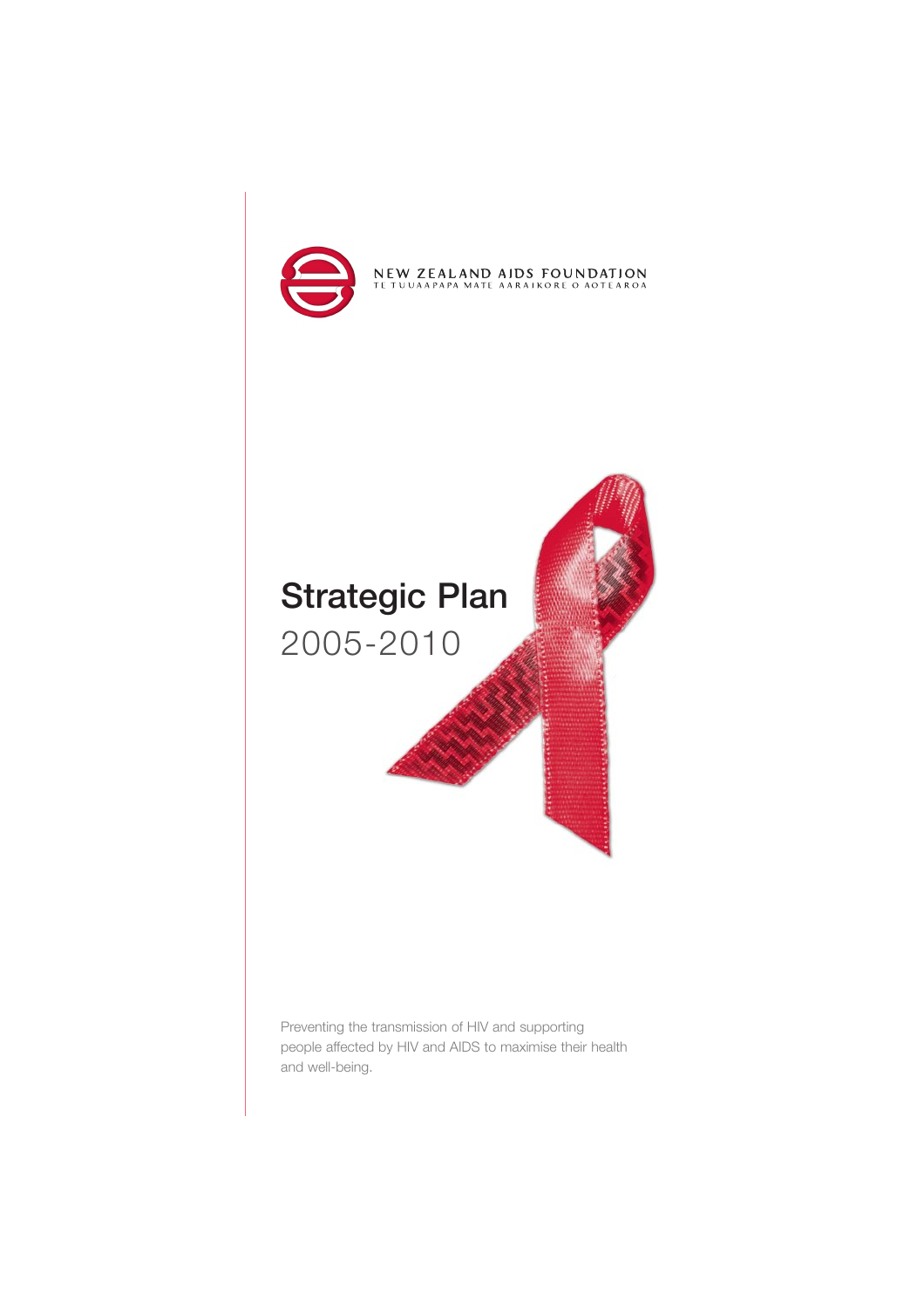# **Contents**

| <b>Vision/Matakite</b>                                                          | 1 |
|---------------------------------------------------------------------------------|---|
| Mission/Koromakinga                                                             | 1 |
| Purpose/Whāinga                                                                 | 1 |
| <b>Introduction</b>                                                             | з |
| Goals                                                                           | 4 |
| Core Values/Kaupapa                                                             | 6 |
| Commitment to the Treaty of Waitangi                                            | 6 |
| Commitment to health promotion                                                  | 6 |
| Commitment to the gay community                                                 | 7 |
| Commitment to the value of scientific methods<br>and strategic analysis         | 7 |
| Commitment to the health and well-being of everyone<br>affected by HIV and AIDS | 8 |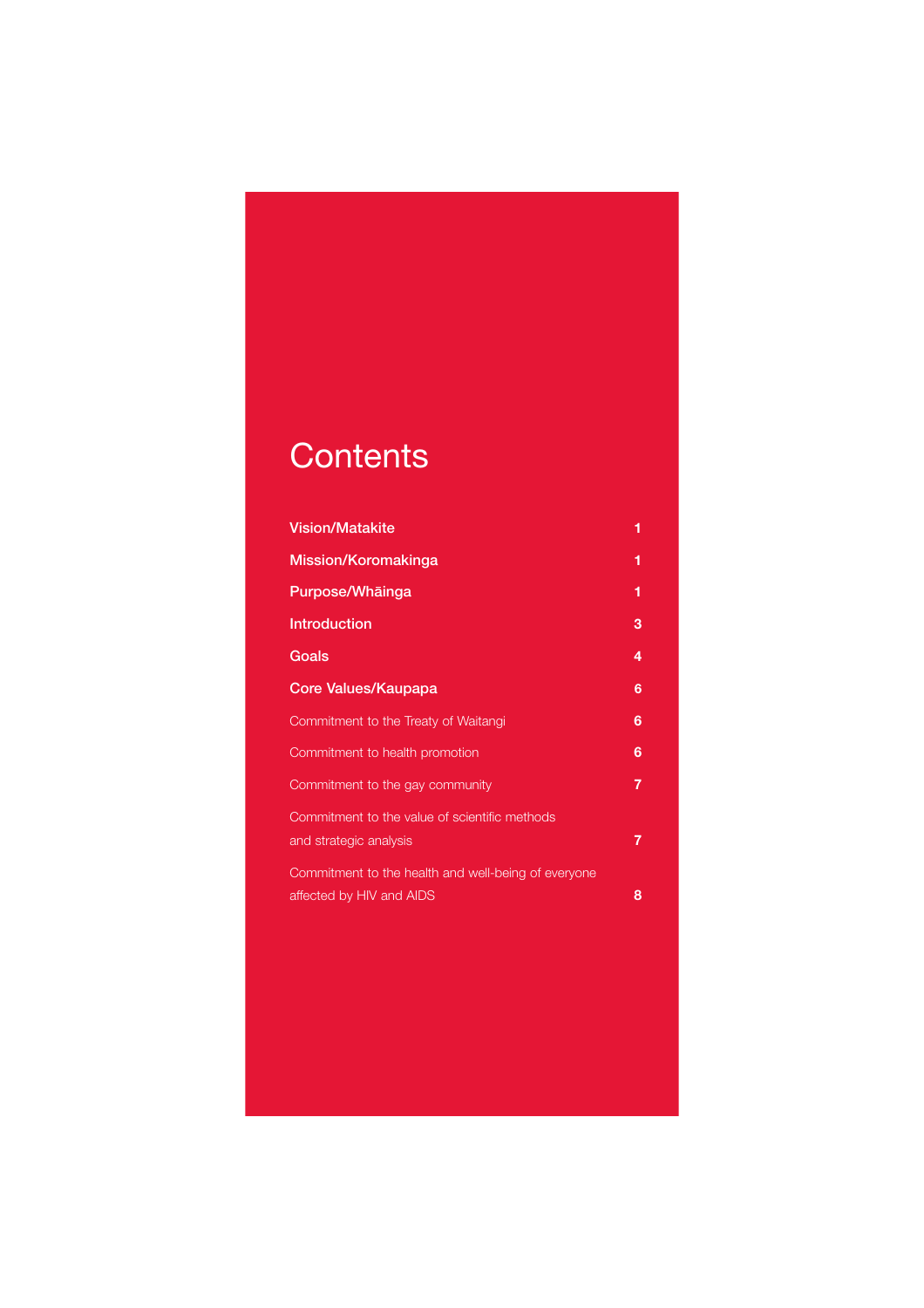# **Vision/Matakite:**

*Where do we want to be?* 

### A world without HIV and AIDS

He Ao kore HIV, kore AIDS hoki

NZAF's vision/matakite is one that inspires us by engaging our hearts, minds and our spirit/wairua. For some it might not be 'realistic', but, as a vision, it gives us hope for a future world that all of our communities would enjoy. It is a vision that we do not expect to achieve in the next 5 years but it will lead us forward into our future work.

### **Mission/Koromakinga:**

*How are we going to get there?*

By preventing the transmission of HIV and supporting people affected by HIV and AIDS to maximise their health and well-being.

Ki te arai i te tuku o te HIV me te whakapai ake i te hauora me te oranga o nga tangata e ora ana me te HIV me te AIDS.

Our mission/koromakinga is the means by which we work toward our vision/matakite. It defines what we in the NZAF will do or what we will agitate to ensure is done. The mission/koromakinga is what will frame our operational goals (presented later in this plan). Like stepping-stones we aim for our operational goals to bring us closer to our vision/matakite, year by year.

# **Purpose/Whainga**

*Why are we going to do it?*

Because we have the history, the passion, the commitment, the expertise and the diversity.

Nā te mea kei a mātou ngā kōrero, te kohara, te ūtanga, te makohakoha me te kanorau

NZAF sees this as the rationale as to why our organisation is involved, and why we are best placed to undertake the mission/koromakinga.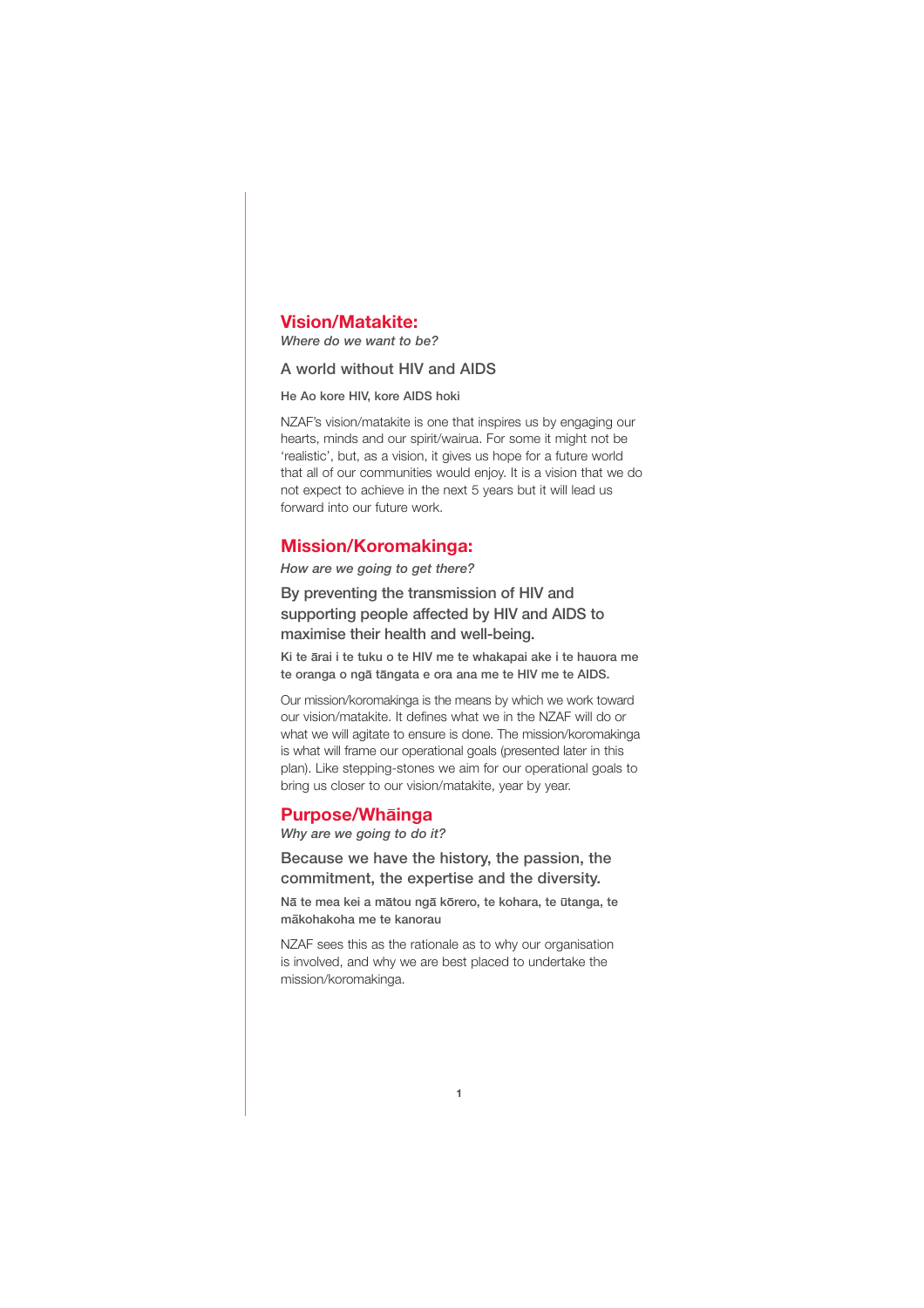In Aotearoa/New Zealand we saw 188 new cases of HIV, the highest annual figure ever... While there are a multitude of reasons for this to be happening now, in the developed world, the challenge for the NZAF and all of us working in the area is to reverse this trend as soon as possible.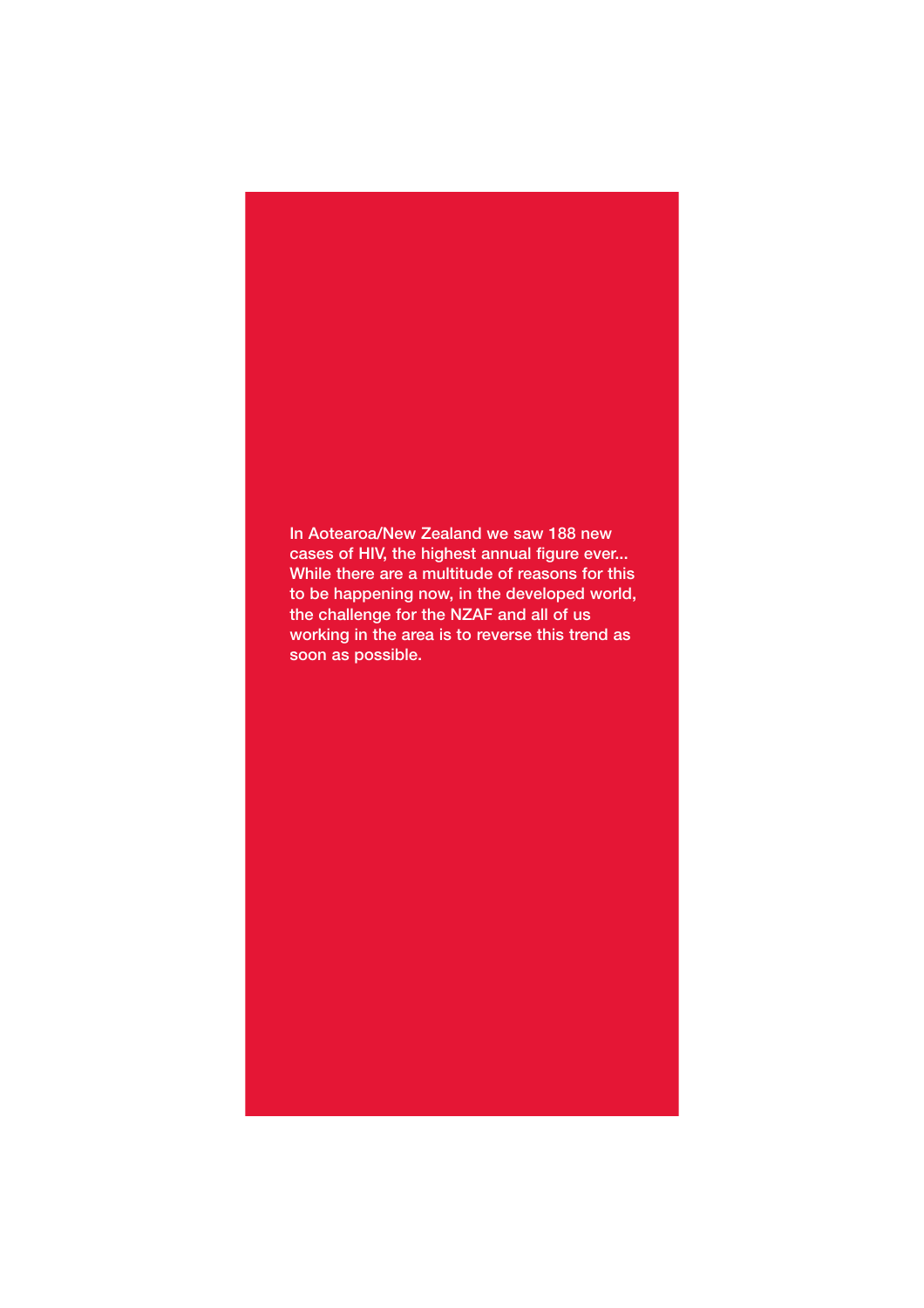# Introduction

The New Zealand AIDS Foundation is a 'not for profit'/charitable organisation that grew from the initiative of gay men in the early 1980s who began to raise concerns about the rapidly unfolding HIV epidemic. The first meeting on HIV was in April 1984 and the gay community responded by forming branches across the country of the AIDS Support Network. In September 1985 this network was renamed New Zealand AIDS Foundation and we have been working as a non-government organisation to reduce HIV transmission and support those affected by HIV and AIDS ever since.

For many western countries 2003 was a shocking year in the history of the epidemic. In Aotearoa/New Zealand we saw 188 new cases of HIV, the highest annual figure ever. New cases of HIV infection among men who have sex with men (MSM) were second only to 1988, confirming our earlier fears that the low numbers in the 1990s had indeed been overturned. While there are a multitude of reasons for this to be happening now, in the developed world, the challenge for the NZAF and all of us working in the area is to reverse this trend as soon as possible.

We are also seeing an increase in the number of heterosexual people who are living with HIV and the number of mother-tochild transmissions of the virus. This reflects the tragedy unfolding in developing countries in respect to the heterosexual epidemic.

Alongside these increases has been the success of drug treatments since the introduction of antiretrovirals in 1996/97. AIDS deaths have dropped from 63 in 1992 to 7 in 2003. While this is a remarkable achievement, we in Aotearoa/New Zealand now face the ongoing challenge of gaining funded access to new treatments as the virus becomes increasingly resistant to the subsidised drugs currently available, and also a reduced personal commitment to HIV prevention as AIDS appears to be a lesser health threat.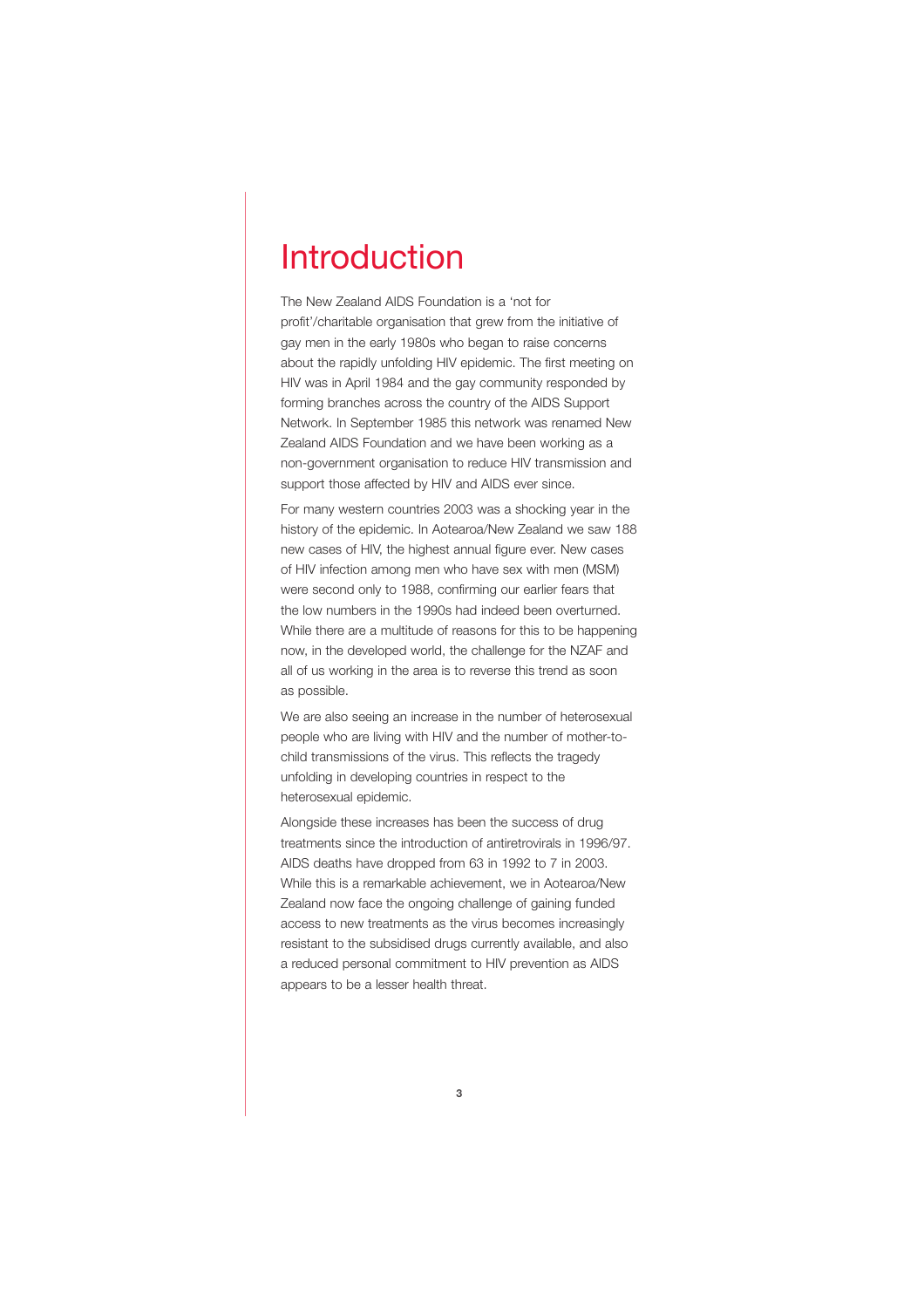# **Goals**

- **1** A reduction in the number of newly diagnosed cases of HIV infection to approximately 50% of the 2003 statistics for all at-risk groups while ensuring the level of testing does not drop below 2003 levels.
- **2** All known HIV positive people will receive equal access to fully-funded Medsafe registered drug treatments, when clinically necessary.
- **3** Takatapui and their whanau, Maori staff, Maori clients, Mana Whenua and other Māori stakeholders all report improved commitment from the NZAF since 2004, in implementing the principles of the Treaty of Waitangi (Partnership, Participation and Protection) in both governance and operational parts of the organisation.
- **4** Clear evidence of progress, from the 2004 levels, toward a sustained, supported and appropriate workforce within and external to the NZAF amongst the main providers of HIV and AIDS prevention, clinical and community support work.
- **5** To be recognised by our local, regional and national partners including Takatapui as a credible, comprehensive, quality accredited and innovative leader in both the HIV and AIDS and health promotion sectors.
- **6** Clear evidence of changes made per year in all our programmes to better meet the changing needs of the affected communities.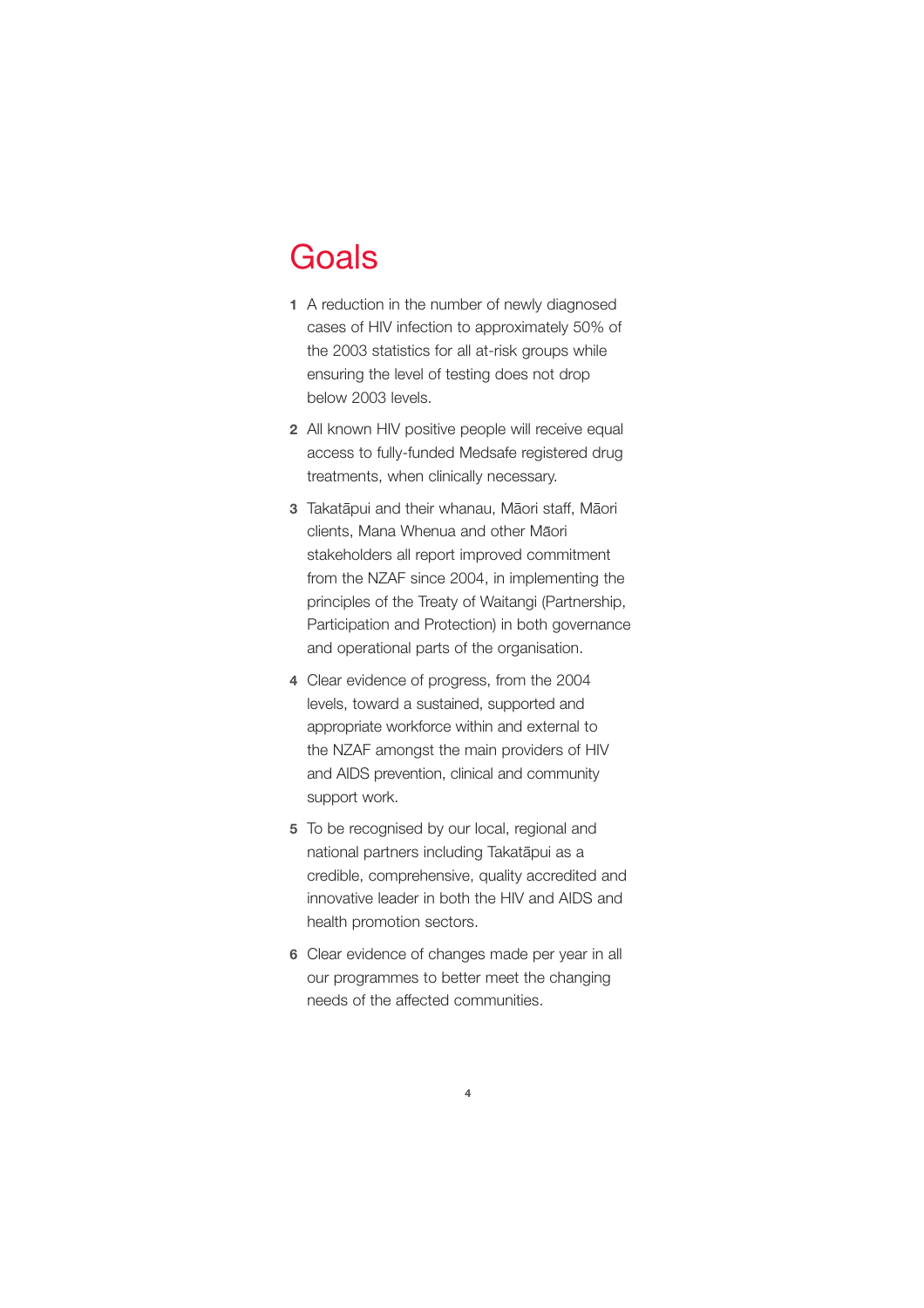These are the principal goals that we intend to achieve in the next five years. In some cases it may not be the NZAF that provides all of the work in order to achieve the goal, but we consider it our responsibility, in accordance with the Ottawa Charter, to ensure that those who are sharing the work with us are funded, supported and empowered to do so. A goal might not be fully achieved, but we wish to be answerable to our stakeholders by ensuring we did all that we could. Lastly, these goals will drive our annual operational plans for each of our programmes and departments. Our Board will monitor our progress against these 5-year goals every three months and we will publish that progress in our annual reports.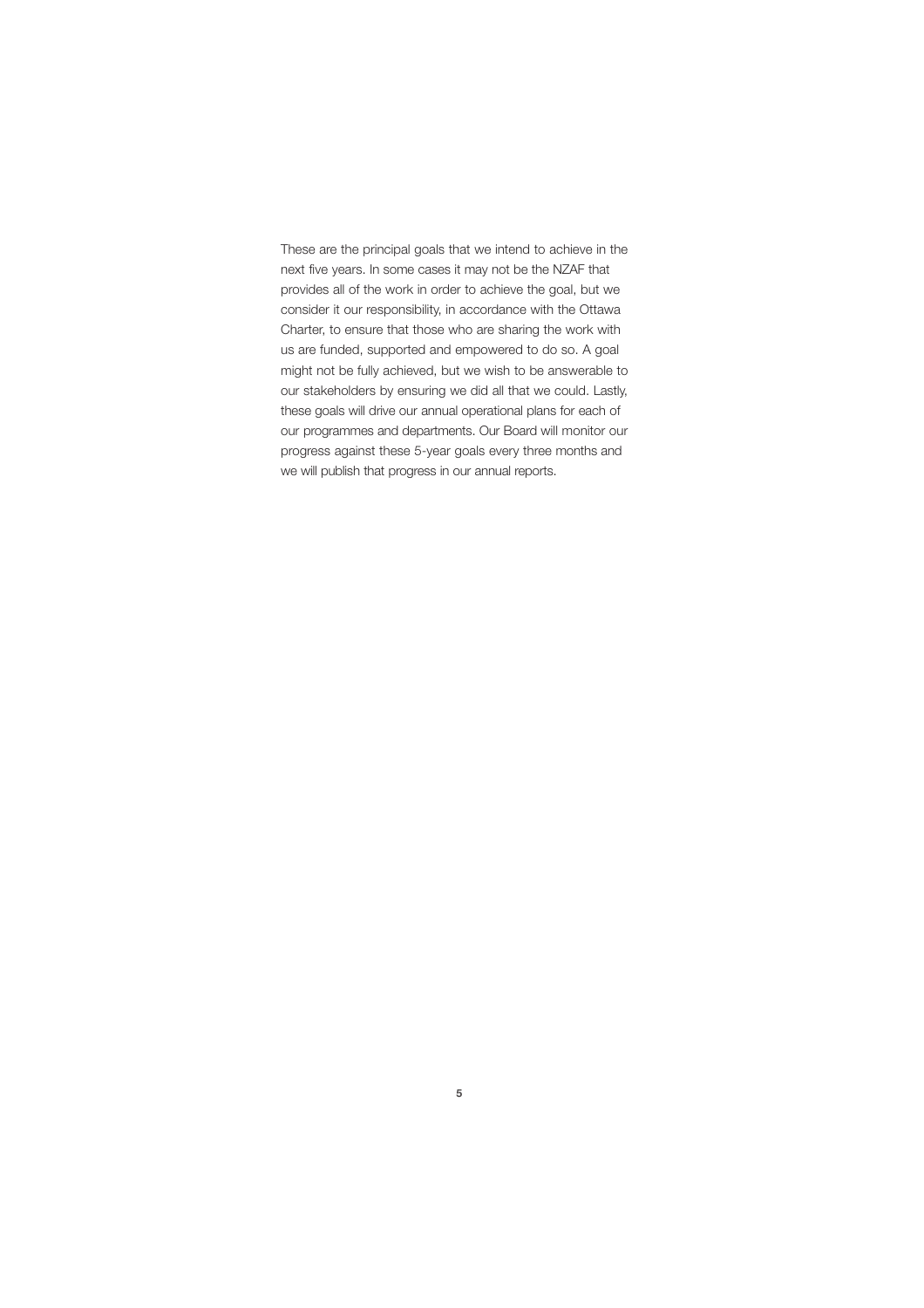# Core Values/Kaupapa

These are the set of core values/kaupapa\*, which are fundamental to the organisation and which guide the development, implementation and evaluation of all our work. The following 5 commitments are of equal importance to the NZAF.

*\*(A principle, standard, or quality considered worthwhile or desirable. The base from which we work.)*

#### **COMMITMENT TO THE TREATY OF WAITANGI**

The Board and staff of the NZAF have a strong sense of an ethical and moral duty to commit to the principles of the Treaty. Every organisation in Aotearoa/New Zealand must face up to some fundamental questions about its relationship with Māori and its moral and legal obligations arising out of the Treaty of Waitangi. These questions can present very substantial challenges, but the NZAF is committed to meeting these.

By working within the articles of Participation and Protection, the NZAF has a special responsibility to do all it can to ensure the success of our chosen approach – providing effective services for Māori within a mainstream organisation through our Hau Ora Takatapui programme. In tackling this challenge the Foundation understands the necessity of developing effective internal and external partnerships between Maori and Pakeha, and of providing some Maori-specific services without reducing the requirement for all services to be acceptable to Maori clients, Māori people affected by HIV and our Takatāpui community.

#### **COMMITMENT TO HEALTH PROMOTION**

For more than two decades we have positioned health promotion, based on the Ottawa Charter, as central to the prevention of transmission of HIV. Fundamental to the concept of health promotion is the practical implication that the affected communities or population groups will be 'empowered' to identify and prioritise their own health issues and to develop and implement responses to deal with these. This ensures that activities will be well matched to the needs, culture and values of the particular population group and, thus, will have the greatest likelihood of being effective. This has been the predominant approach to preventing HIV transmission in Aotearoa/New Zealand, with considerable success, and as a result the NZAF is nationally (and in some respects internationally) regarded as a role model and leader in the field of health promotion.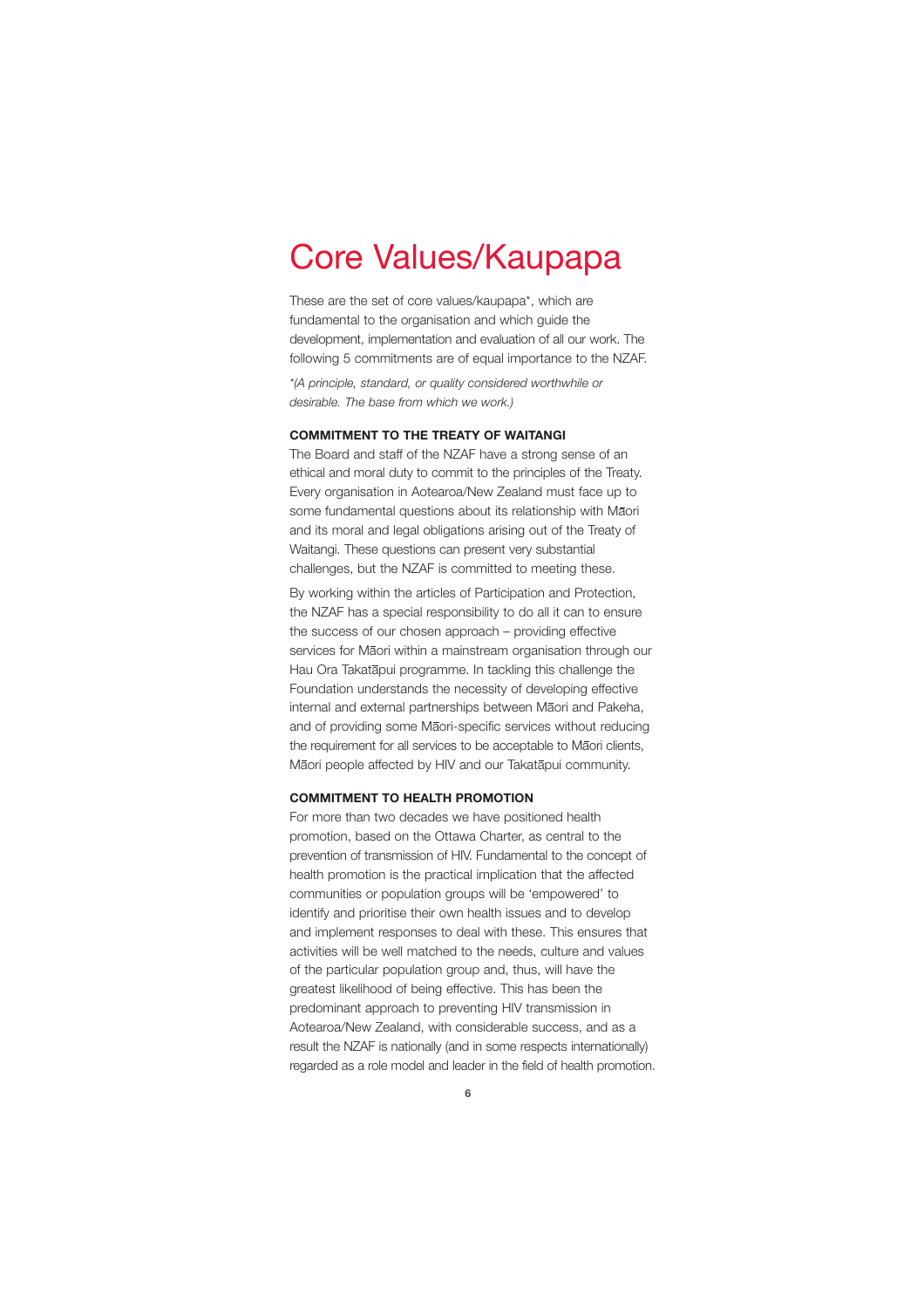#### **COMMITMENT TO THE GAY COMMUNITY**

The NZAF grew out of initiatives taken by the gay community in the mid 1980s, because it was the gay community that was first affected by HIV and AIDS and took action to prepare those most at risk of being infected. At that time consensual sex between men was a criminal offence and there was evidence that traditional mainstream health services would not be able to provide effective or accessible services to men who have sex with men (MSM). Globally, in the 1980s, HIV and AIDS was a health problem that overwhelmingly affected MSM. It was gay and lesbian communities which poured their heart and soul into the inception and growth of the NZAF and this means the Foundation's work will always have as its centre, the passion and the aroha of these founders, both those who have died and are now our 'ancestors', as well as the many who have moved on to other ways to support our community, but are linked back to us through those early days.

MSM are the largest group who are living with HIV and also make up the largest proportion of those who become infected in Aotearoa/New Zealand. Thus both our foundations and the current needs ensure that gay communities and gay men affected by HIV remain central to our work.

# **COMMITMENT TO THE VALUE OF SCIENTIFIC METHODS AND STRATEGIC ANALYSIS**

Over the years a commitment to the value of scientific methods and strategic analysis has been basic to the development of the Foundation's work, particularly that designed to prevent the transmission of HIV. We believe that effective health promotion leadership requires that our activities are as scientifically well informed and planned for the long-term as we can make them.

For example, our research team alerted our prevention work to empirical evidence that showed new strains of HIV were being transmitted to people already infected. This led to the development of a new strategy of encouraging condom use for positive people to not only prevent transmission to someone who is HIV negative, but also to reduce the likelihood of superinfection by HIV, infection by treatment resistant strains of HIV and infection by other STIs, all of which can seriously damage the health of HIV positive people.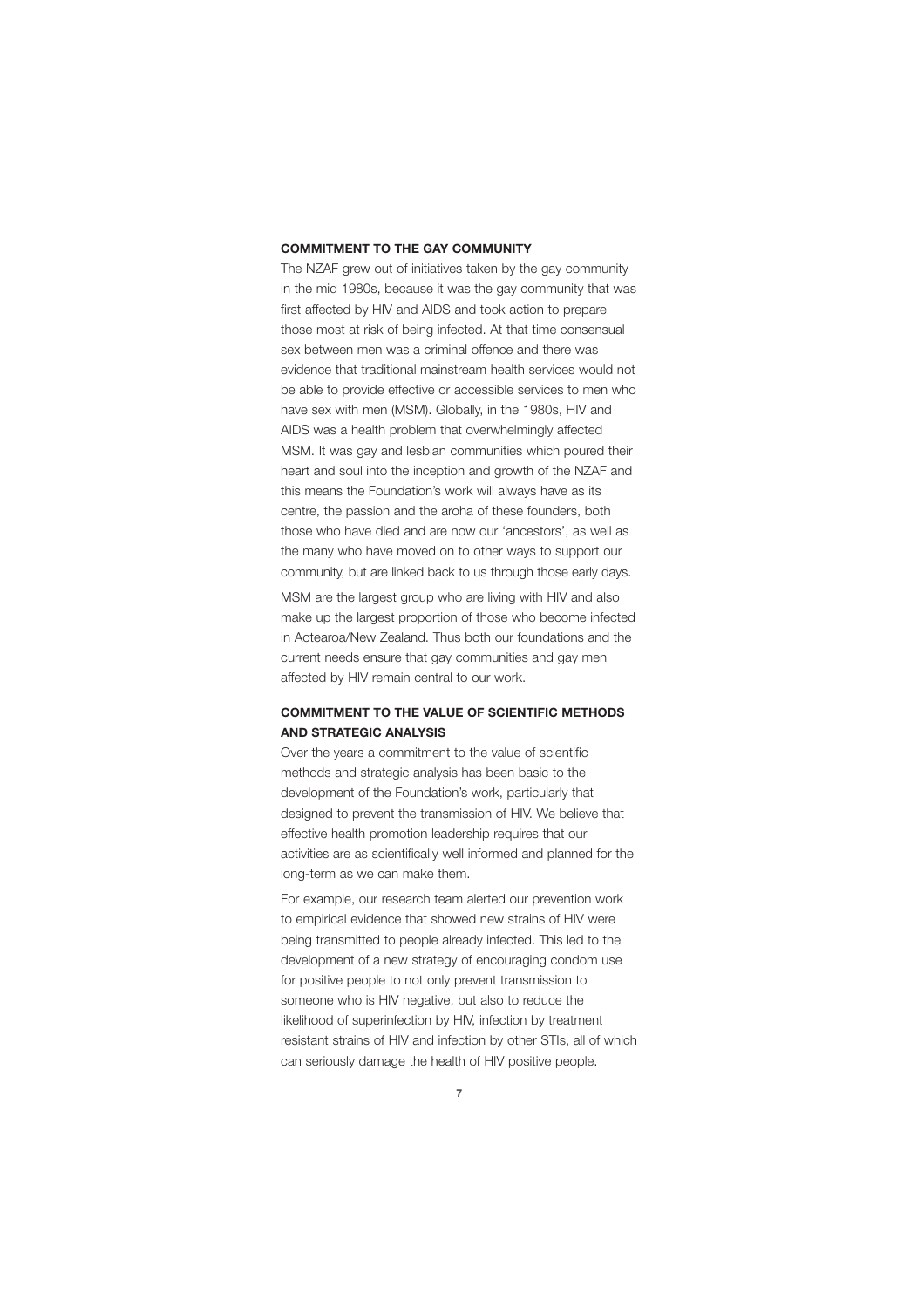### **COMMITMENT TO THE HEALTH AND WELL-BEING OF EVERYONE AFFECTED BY HIV AND AIDS**

In the second millennium the global impact of HIV has become increasingly complex. As developed countries face a resurgence in new cases of HIV amongst MSM, the developing world is struggling with an exploding heterosexual epidemic (Africa and India) or one that is led by infection amongst injecting drug users and sex workers (Asia). The Pacific is of growing concern as we begin to see HIV rates follow the trend seen in Africa in the 1990s. Our nation increasingly sees itself as part of the Pacific Region and with a large population of Pacific people within Aotearoa/New Zealand, we in NZAF are aware that any steps toward improving the response to HIV and AIDS in the Pacific Islands will benefit our own Pacific communities and mainstream population.

The complexity for us goes further. We note in Aotearoa/ New Zealand the high proportion of heterosexuals living with HIV who are African, the number of Asians who are infected, and that the majority of MSM infected are Pakeha. For Maori and Pacific Island people those infected (mainly MSM) have generally represented their respective proportion of the main Aotearoa/New Zealand population, but there are ongoing concerns about the possible low rate of HIV testing amongst both these populations.

The NZAF has received a clear message that many HIV positive gay men consider themselves to be both part of the gay community and part of the HIV and AIDS 'family'. They are keen to see the Foundation be more inclusive for all who are positive. Our Positive Health services have always been available for anyone who is affected by HIV and AIDS. However, our challenge is to increase access to these services for all people. Our prevention programme has been funded and focused on gay men primarily, as they have been the majority at risk. The consultation process for this Strategic Plan helped us recognise that we can broaden our prevention work beyond that contracted, if it fits within our overall mission, our goals and our values. We are committed to seeking additional resources and revenue to extend our prevention work.